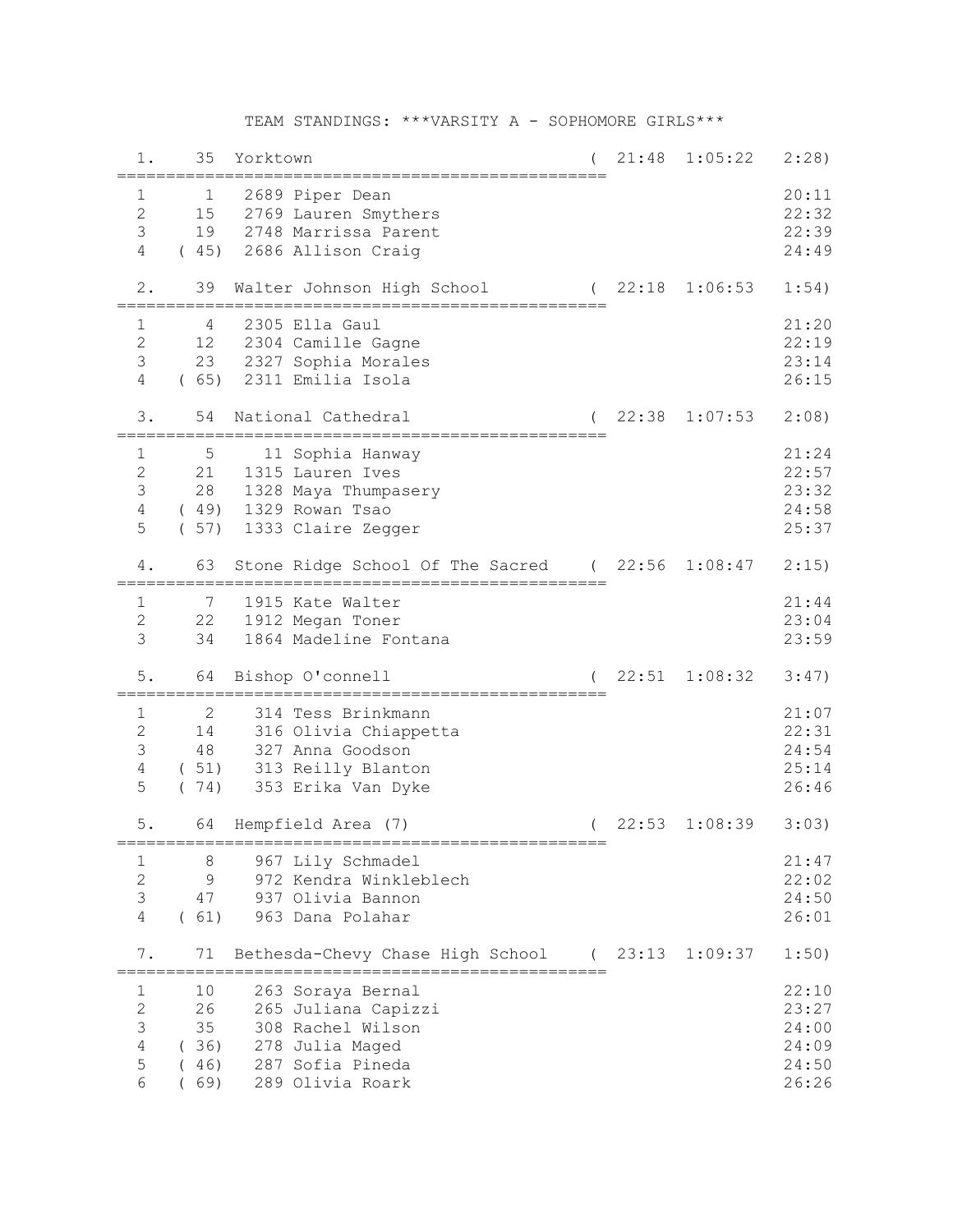| 8.                                                                         | 86                                | T.C. Williams High School                                                                                                                                        | 23:38 | 1:10:52       | 1:50)                                                       |
|----------------------------------------------------------------------------|-----------------------------------|------------------------------------------------------------------------------------------------------------------------------------------------------------------|-------|---------------|-------------------------------------------------------------|
| 1<br>$\mathbf{2}$<br>3<br>$\sqrt{4}$<br>5                                  | 20<br>25<br>41<br>(99)            | 1990 Kirin MacKey<br>1986 Corinna Keum<br>1984 Mia Humphrey<br>(64) 1991 Michaela Mannel<br>1967 Riley Bucholz                                                   |       |               | 22:51<br>23:20<br>24:41<br>26:14<br>34:52                   |
| 9.                                                                         | 88                                | St. John's College High School (23:32 1:10:34                                                                                                                    |       |               | 3:35)                                                       |
| 1<br>$\mathbf{2}$<br>3                                                     | 6<br>29<br>53                     | 1763 Celia Chorzempa<br>1792 Maggie Loughran<br>1770 Maggie D'Antonio                                                                                            |       |               | 21:42<br>23:35<br>25:17                                     |
| 10.                                                                        | 92                                | Thomas S. Wootton High School (23:45                                                                                                                             |       | 1:11:14       | 2:06)                                                       |
| 1<br>$\mathbf{2}$<br>$\mathcal{S}$<br>$\sqrt{4}$<br>5<br>6<br>7            | 18<br>32<br>42<br>$\left($<br>80) | 2068 Emma Helgeson<br>2074 Jennifer Li<br>2081 Angela Parra<br>(50) 2099 Angela Yu<br>(58) 2067 Ellie Helgeson<br>(76) 2061 Rozhin Fadae<br>2055 Abigail Damonte |       |               | 22:38<br>23:52<br>24:44<br>25:00<br>25:50<br>27:00<br>27:28 |
| 11.                                                                        | 99                                | Poolesville High School                                                                                                                                          | 23:55 | 1:11:44       | 3:19)                                                       |
| 1<br>$\mathbf{2}$<br>$\mathsf 3$<br>$\overline{4}$<br>5<br>$\epsilon$<br>7 | 16<br>24<br>59<br>(79)<br>(92)    | 1444 Mikayla Durr<br>1475 Emily Li<br>1443 Carina Derewonko<br>(77) 1477 Julia Lyons<br>1460 Lillian Hsu<br>(86) 1456 Aditi Harikrishna<br>1490 Taylor Rohde     |       |               | 22:34<br>23:17<br>25:53<br>27:03<br>27:24<br>28:19<br>29:51 |
| 12.                                                                        | 104                               | Grafton High School                                                                                                                                              | 23:56 | 1:11:46       | 2:56)                                                       |
| $\mathbf{1}$<br>2<br>3<br>4                                                | 17<br>31<br>56<br>(81)            | 930 Haley Rush<br>909 Allison Freedman<br>902 Lauren Campbell<br>932 Ahyoka Stephens                                                                             |       |               | 22:37<br>23:36<br>25:33<br>27:33                            |
| 13.                                                                        | 115                               | Walt Whitman High School                                                                                                                                         |       | 24:21 1:13:01 | 0:24)                                                       |
| 1<br>$\mathbf{2}$<br>3<br>$\sqrt{4}$<br>5                                  | 37<br>38<br>40<br>(66)<br>(90)    | 2240 Holly Adams<br>2265 Nadia Lanz<br>2290 Zoe White<br>2266 Sara Lapidus<br>2253 Anna Eagle                                                                    |       |               | 24:11<br>24:15<br>24:35<br>26:20<br>28:47                   |
| 14.                                                                        | 118                               | Georgetown Day School                                                                                                                                            |       | 24:24 1:13:10 | 1:45)                                                       |
| $\mathbf{1}$<br>$\overline{2}$<br>3                                        | 27<br>39<br>52                    | 736 Ella Gillespie<br>764 Annie Rosenman<br>757 Arya Newingham                                                                                                   |       |               | 23:31<br>24:23<br>25:16                                     |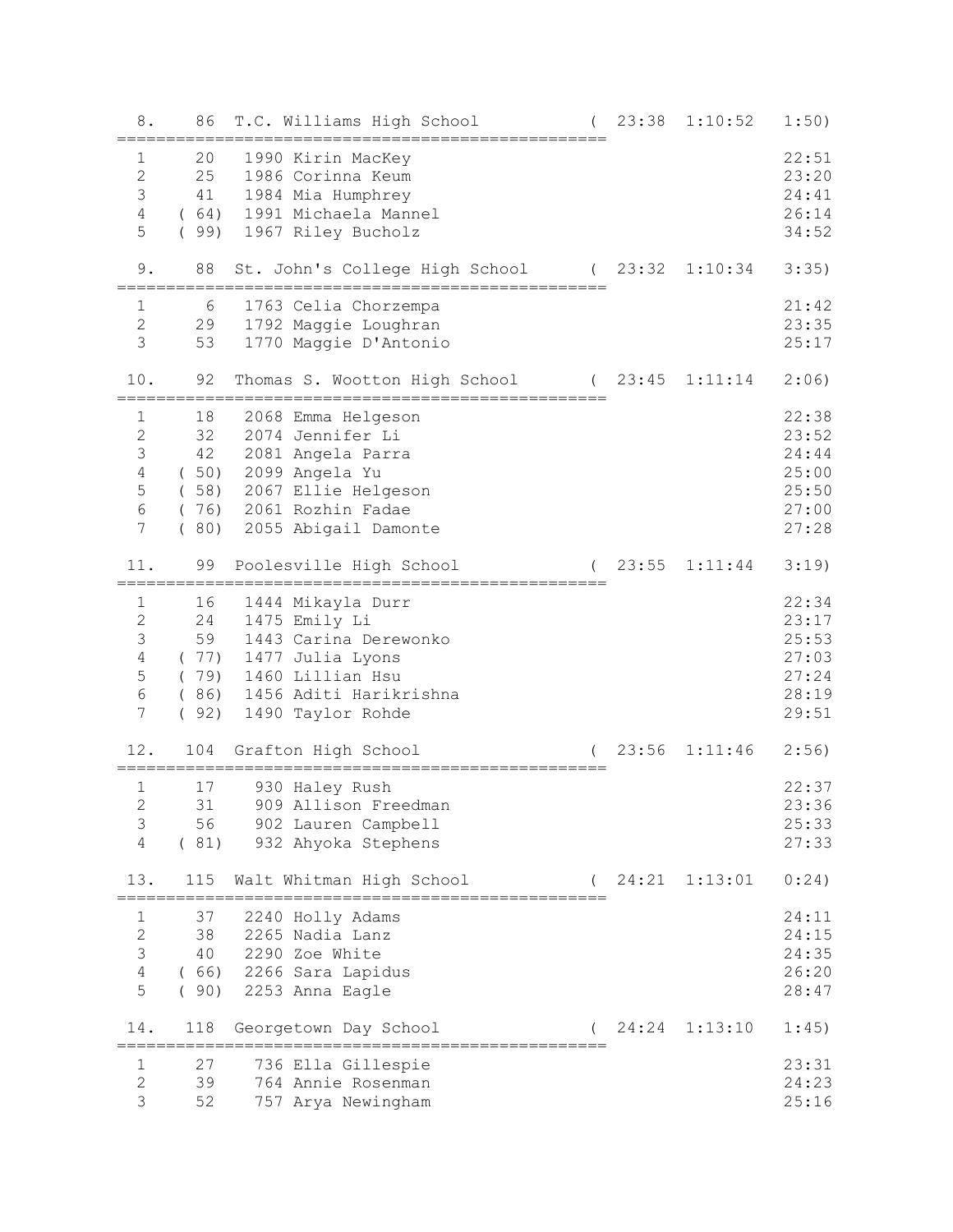| 4                                                                                                | (72)                   | 766 Camilla Salwen                                                                                                                                                         |       |                        | 26:40                                                       |
|--------------------------------------------------------------------------------------------------|------------------------|----------------------------------------------------------------------------------------------------------------------------------------------------------------------------|-------|------------------------|-------------------------------------------------------------|
| 15.                                                                                              | 129                    | McLean                                                                                                                                                                     |       | $(24:37 \quad 1:13:51$ | 3:57)                                                       |
| $\mathbf{1}$<br>$\mathbf{2}$<br>3                                                                | 11<br>55<br>63         | 1216 Caitlin McBride<br>1212 Megan Leung<br>1227 Kit Reed                                                                                                                  |       |                        | 22:12<br>25:30<br>26:09                                     |
| 16.                                                                                              | 148                    | Episcopal                                                                                                                                                                  | 25:08 | 1:15:24                | 2:40)                                                       |
| $\mathbf{1}$<br>2<br>$\mathcal{S}$                                                               | 33<br>44<br>71         | 564 Liza Gregory<br>576 Regan Simmons<br>573 Addie McElveen                                                                                                                |       |                        | 23:59<br>24:46<br>26:39                                     |
| 17.                                                                                              |                        | 150 Middletown High School                                                                                                                                                 | 25:08 | 1:15:23                | 5:18)                                                       |
| $\mathbf{1}$<br>$\mathbf{2}$<br>$\mathcal{S}$                                                    | 13<br>83               | 1273 Eleanor Stafford<br>54 1265 Keren McRea<br>1263 Catherine Mahoney                                                                                                     |       |                        | 22:24<br>25:17<br>27:42                                     |
| 18.                                                                                              | 170                    | Winston Churchill High School (25:34                                                                                                                                       |       | 1:16:42                | 3:08)                                                       |
| $\mathbf{1}$<br>$\mathbf{2}$<br>$\mathcal{S}$                                                    | 30<br>73               | 2542 Perrin Myers<br>67 2535 Maeve McGuire<br>2569 Manasi Vaidya                                                                                                           |       |                        | 23:36<br>26:22<br>26:44                                     |
| 19.                                                                                              | 175                    | Washington-Lee High School                                                                                                                                                 | 25:49 | 1:17:25                | 1:48)                                                       |
| $\mathbf 1$<br>$\mathbf{2}$<br>$\mathfrak{Z}$<br>$\sqrt{4}$<br>5<br>$\epsilon$<br>$\overline{7}$ | 43<br>62<br>70         | 2413 Ella Wyman<br>2403 Ally Obenberger<br>2378 Kate Ford<br>(88) 2410 Juliette Sellgren<br>(91) 2361 Naomi Abramowicz<br>(95) 2395 Shea Messman<br>(97) 2372 Rachel Brill |       |                        | 24:44<br>26:09<br>26:32<br>28:44<br>28:50<br>30:26<br>31:41 |
| 20.                                                                                              |                        | 186 Sidwell Friends<br>School                                                                                                                                              | 27:26 | 1:22:17                | 11:58)                                                      |
| $\mathbf{1}$<br>$\overline{c}$<br>3                                                              | 3<br>85<br>98          | 1 Allison Barker<br>1609 Arsema Gossaye<br>1614 Kaveri Kapur                                                                                                               |       |                        | 21:13<br>27:53<br>33:11                                     |
| 21.                                                                                              | 227                    | Eleanor Roosevelt High School (27:19 1:21:56                                                                                                                               |       |                        | 2:48)                                                       |
| $\mathbf{1}$<br>$\mathbf{2}$<br>3                                                                | 60<br>78<br>89         | 535 Daniela Herrera-Michaca<br>546 Jennifer Onuoha<br>533 Julia Groen                                                                                                      |       |                        | 25:56<br>27:16<br>28:44                                     |
| 22.                                                                                              | 230                    | Woodbridge                                                                                                                                                                 |       | $27:22 \quad 1:22:04$  | 2:13)                                                       |
| 1<br>$\mathbf{2}$<br>3<br>4                                                                      | 68<br>75<br>87<br>(96) | 2594 Nina Izaguirrie<br>2607 Paige Rutler<br>2586 Pamela Baynes<br>2587 Emily Cannon                                                                                       |       |                        | 26:26<br>26:59<br>28:39<br>30:54                            |